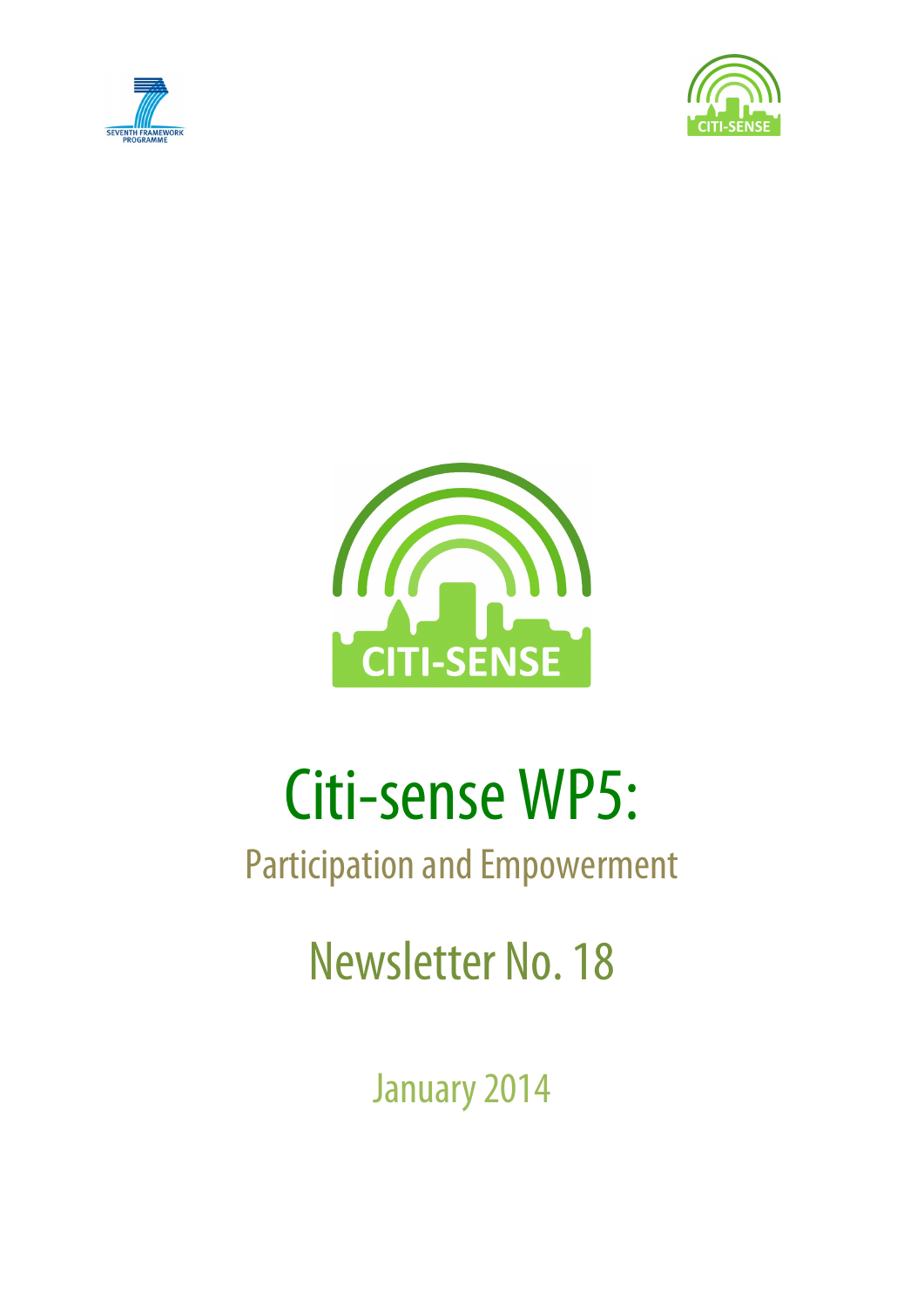



# Articles and Publications.

#### **City Sustainability Must Begin With Reinvestment in Neighborhoods. Kaid Benfield.**

Sustainable neighborhoods are the building blocks of sustainable cities. Neighborhoods are where development decisions are made and where increments of change – whether good or bad – actually take place, as well as where residents and workers experience the city environment on an everyday basis. Quite literally, sustainability starts in the neighborhood.

http://sustainablecitiescollective.com/kaidbenfield/186456/city-sustainability-must-begin-reinvestment-neighborhoods

#### **Participation in Scientific Research: Learning form citizen science.**

Instead of teaching young people about science, we want them to do science. That's one of the central notions in teaching science as inquiry and it's a core part of the Next Generation Science Standards. Said that way it sounds simple, but when we step back and try to articulate exactly what doing science means it becomes a bit tricky. Is it collecting data? Is it developing research questions? Is it defending and advancing arguments based on evidence? The short answer to each of these questions is "Yes, and…". Science is a sophisticated process through which we understand the natural and designed world. Any definition of the science we want people, as full citizens in our democracy, to engage in is going to need to reflect that sophistication.

http://www.ssec.si.edu/blog/participation#.UsKPuGTuJ8l

#### **5 Principles for Building Greener, Healthier Cities. Kaid Benfield.**

I would like to posit five principles that, for me at least, help frame a positive, solution-oriented approach to thinking about the built environment, the habitat we make for people. They certainly aren't the only important principles, or even the only ones I like to write about. But they are, I believe, essential, and among the universe of city thoughts that are dear to my heart.

http://www.theatlanticcities.com/design/2014/01/5-principles-building-greener-healthier-cities/8089/

#### **Science for Enviroment Policy. In- Depth Reports Enviromental Citizen Science. European Comission. December 2013. Issue 9.**

Citizen science encompasses many different ways in which citizens are involved in science. This may include mass participation schemes in which citizens use smartphone apps to submit wildlife monitoring data, as well as smaller-scale activities, for example, grassroots groups taking part in local policy debates about fracking.

http://ec.europa.eu/environment/integration/research/newsalert/pdf/IR9.pdf

#### **Citizens as Civic Innovators. John M. Kamensky.**

Innovation in government is increasingly coming as a result of citizens' offering their own time and expertise. "Citizen engagement" has been touted by President Obama as one of his signature initiatives. But what does it mean in practice and how might it change government as we know it?

A new report by the IBM Center for The Business of Government documents that 21st century citizens are performing a new role as they engage with their government at all levels – they are becoming innovators. The study's authors, University of Wisconsin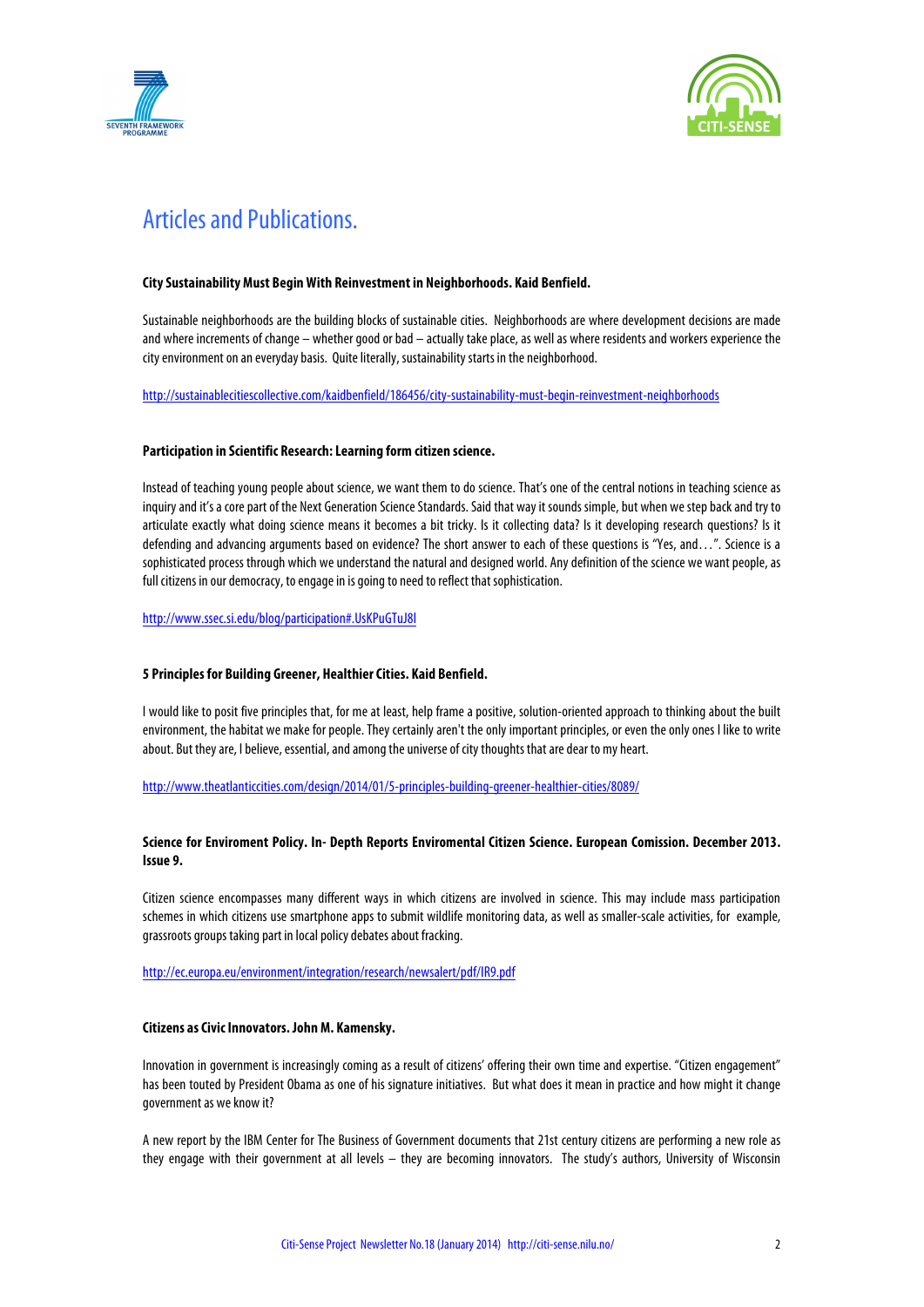



professors Satish and Priya Nambisan, say that a trifecta of austerity, complexity, and digital technology has created this new opportunity for everyday citizens to help "co-create" new solutions for solving civic problems in their communities.

http://www.brookings.edu/blogs/fixgov/posts/2014/01/16-citizen-civic-innovation-kamensky

#### **Cocktail of Technologies for Smart Cities: The role of Geospatial Tech. Muthukumar Kumar.**

The concept of Smart Cities has been gaining momentum in the last few years. I believe it is a natural progression considering that more than 70% of Human Population is predicted to be living in cities within the next few decades. While the definition of Smart Cities is still undergoing several revisions, there is no discounting the impact Geospatial technologies and spatial data will have on making the smart cities truly "smart".

http://geoawesomeness.com/cocktail-technologies-smart-cities-role-geospatial-tech/

## Experiencies.

#### **How intelligent cities arere enganging citizens with gaming.**

Last year, the MIT Technology Review designated 2013 the year of the Internet of Things, and in response the Watershed arts venue in Bristol announced its Playable City Award. Working in conjunction with the council as well as local universities and tech businesses, the venue invited ideas on how the urban environment could be explored by residents and visitors in a more game-like way.

The winning entry was Hello Lamp Post by PAN Studio. This fascinating project encourages visitors and residents to communicate with street furniture like lamp posts, post boxes and bus stops by using the repair numbers found on these objects as SMS codes. Participants simply text the relevant number to a central server thereby 'waking up' the object, which will then ask a series of questions via text messaging. The next person to 'sign in' with that object can learn about previous replies, and the idea is, regular 'conversations' with the same objects will allow players to learn lots of stories about the hidden lives of the city's population.

http://www.psfk.com/2013/07/smart-cities-gaming-citizen-participation.html

http://www.watershed.co.uk/playablecity

### Congresses, Seminars, Courses, etc.

#### **Citizen Cyberscience Summit 2014: Call for Workshops, Papers and Participation (London, 20-22 February 2014).**

The summit will be structured as a 3-day event that offers scientists, practitioners, enthusiasts, policy makers and citizen scientists the unique opportunity to meet and discuss citizen science and citizen cyberscience, participate in activities, and develop prototypes for new projects.

The first day (Thursday, 20th February 2014) will focus on the wide range of citizen science activities, exploring the engagement, creativity and participation, outreach of citizen science to the developing world, and the undertaking of citizen science projects in challenging environments (e.g. in a rainforest or the Arctic). We also welcome talks that deal with the growing policy and environmental management implications of citizen science.

For the second day (Friday, 21st February 2014) we are calling for presentations on the technical aspects of citizen science, such as: the need for suitable hardware and software; or panels discussing with citizen scientists about their perceptions, participation and